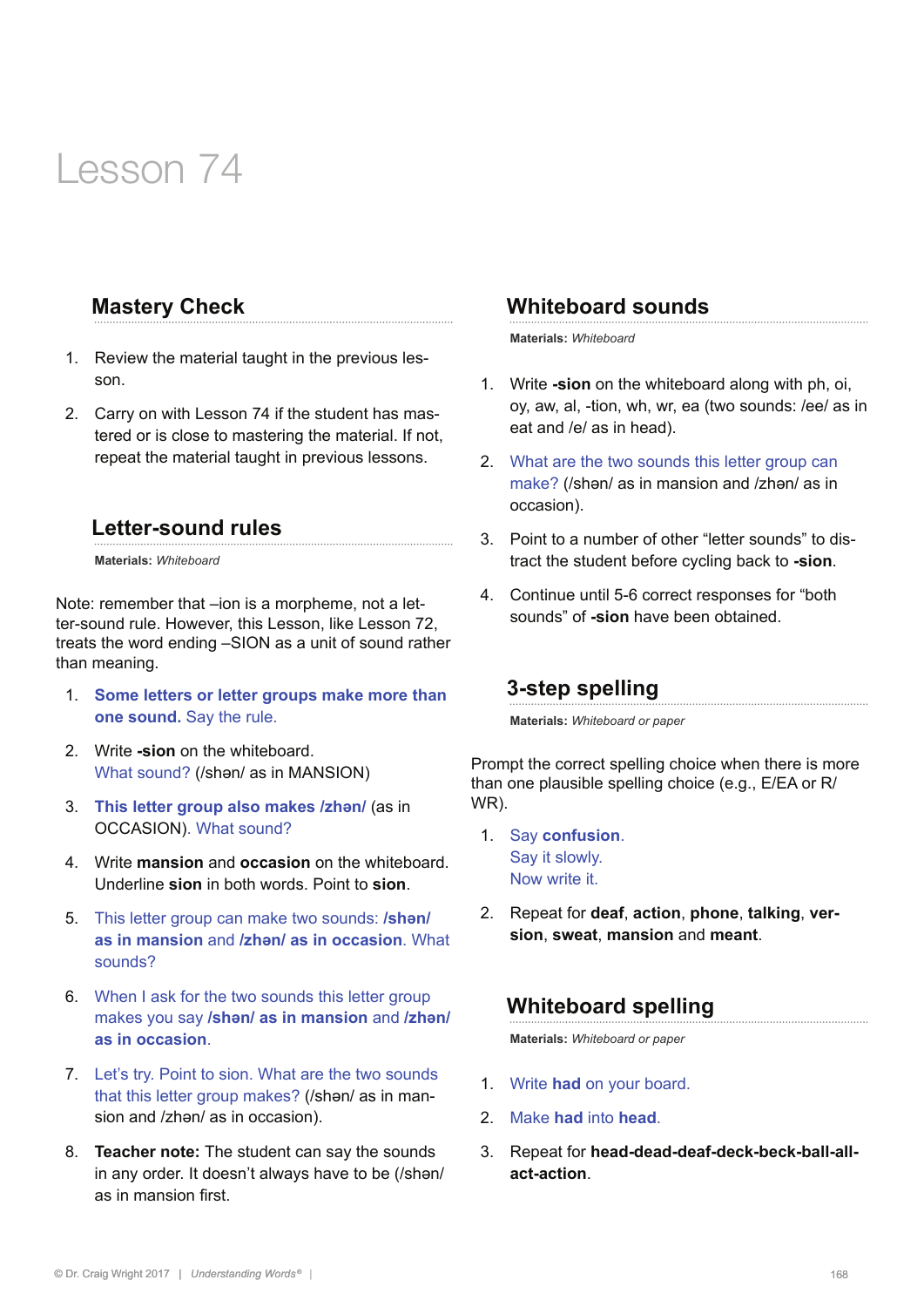# **Nonword-spelling**

**Materials:** *Mini-whiteboard*

- 1. Say **lorsion**. Say it slowly. Now write it.
- 2. Repeat for **groph**, **yodge**, **palk**, **uction**, **montion** and **phow**.

#### **Whiteboard words**

**Materials:** *Whiteboard*

- 1. Write **pen** on the whiteboard.
- 2. What word?
- 3. Change **pen** into **pension**. What word?
- 4. Repeat for **pension-confusion-confuse-usefuse-fraction-feather-weather-week-walktalk-tone-phone-photo-vote-versionexcursion-incursion-explosion-expectexpectation.**
	- **Word-list reading**

**Materials:** *Wordlist in Student Booklet*

1. You are going to read some more words. If you know a word, just say it. If you don't know it, sound it out.

# **Nonword-reading**

**Materials:** *Non-wordlist in Student Booklet*

- 1. These are made up words. Look carefully and sound them out.
- 2. First word. Look at your book.

# **Sentence reading**

**Materials:** *Sentences in Student Booklet*

1. You are going to read some sentences. The words that can't be sounded out are written in red.

2. First sentence. Remember: if you know the word, just say it. If you don't know it, look carefully and sound it out

# **Comprehension**

**Materials:** *Comprehension passages in Student Booklet*

- 1. Direct the student to read the first item. Then direct them to read each question a*loud* and answer it.
- 2. Repeat for remaining items if necessary.

## **Story-reading**

**Materials:** *Story in Student Booklet* 

1. You are going to read a story now. Remember, if you know a word, just say it. If you don't know a word, look carefully, and sound it out.

#### **■ END OF LESSON 74**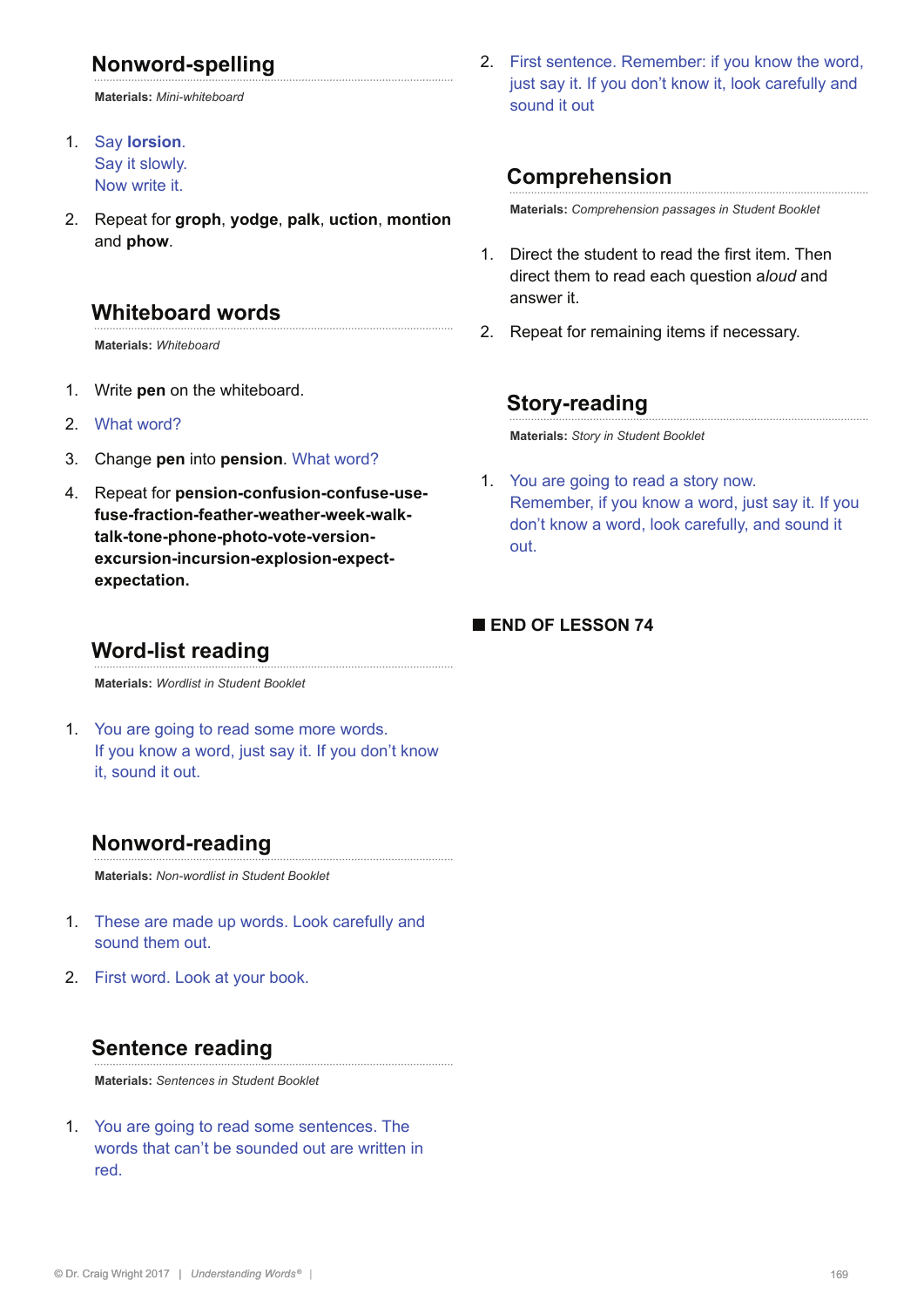# Lesson 75

# **Mastery Check**

- 1. Review the material taught in the previous lesson.
- 2. Carry on with Lesson 75 if the student has mastered or is close to mastering the material. If not, repeat the material taught in previous lessons.

#### **Letter-sound rules**

**Materials:** *Whiteboard* 

- 1. Next rule.
- 2. Write **gu** on the whiteboard. **This letter group makes the sound /g/**. What sound?
- 3. Write **gu** on a different part of the whiteboard. What sound?

# **Whiteboard sounds**

**Materials:** *Whiteboard* 

- 1. Write **gu** on the whiteboard along with ph, oi, oy, aw, al, -tion, -sion (two sounds: /shən/ as in mansion and /zhən/ as in occasion), wh, wr, ea (two sounds: /ee/ as in eat and /e/ as in head).
- 2. Point to **gu**. What sound? (/g/).
- 3. Point to a number of other "letter sounds" to distract the student before cycling back to **gu**.
- 4. Continue until 5-6 correct responses for **gu** have been obtained.

## **3-step spelling**

**Materials:** *Whiteboard or paper*

Prompt the correct spelling choice when there is more than one plausible spelling choice (e.g., E/EA or R/ WR).

- 1. Say **guess**. Say it slowly. Now write it.
- 2. Repeat for **deaf**, **action**, **phone**, **guest**, **version**, **guard**, **mansion** and **meant**.

## **Whiteboard spelling**

**Materials:** *Whiteboard or paper*

- 1. Write **mess** on your board.
- 2. Make **mess** into **guess**.
- 3. Repeat for **guess-guest-quest-best-westguest-guard-gall-ball-all-act-action**.

#### **Whiteboard words**

**Materials:** *Whiteboard*

- 1. Write **confess** on the whiteboard.
- 2. What word?
- 3. Change **confess** into **guess**. What word?
- 4. Repeat for **guess-guest-quest-hest-hardguard-guarding-acting-action-fractionmission- passion-part-partly-guilty-dunnydeaf-breath-weather-week-walk-talk-tonephone-photo-vote-version-excursion-explosion-guideline.**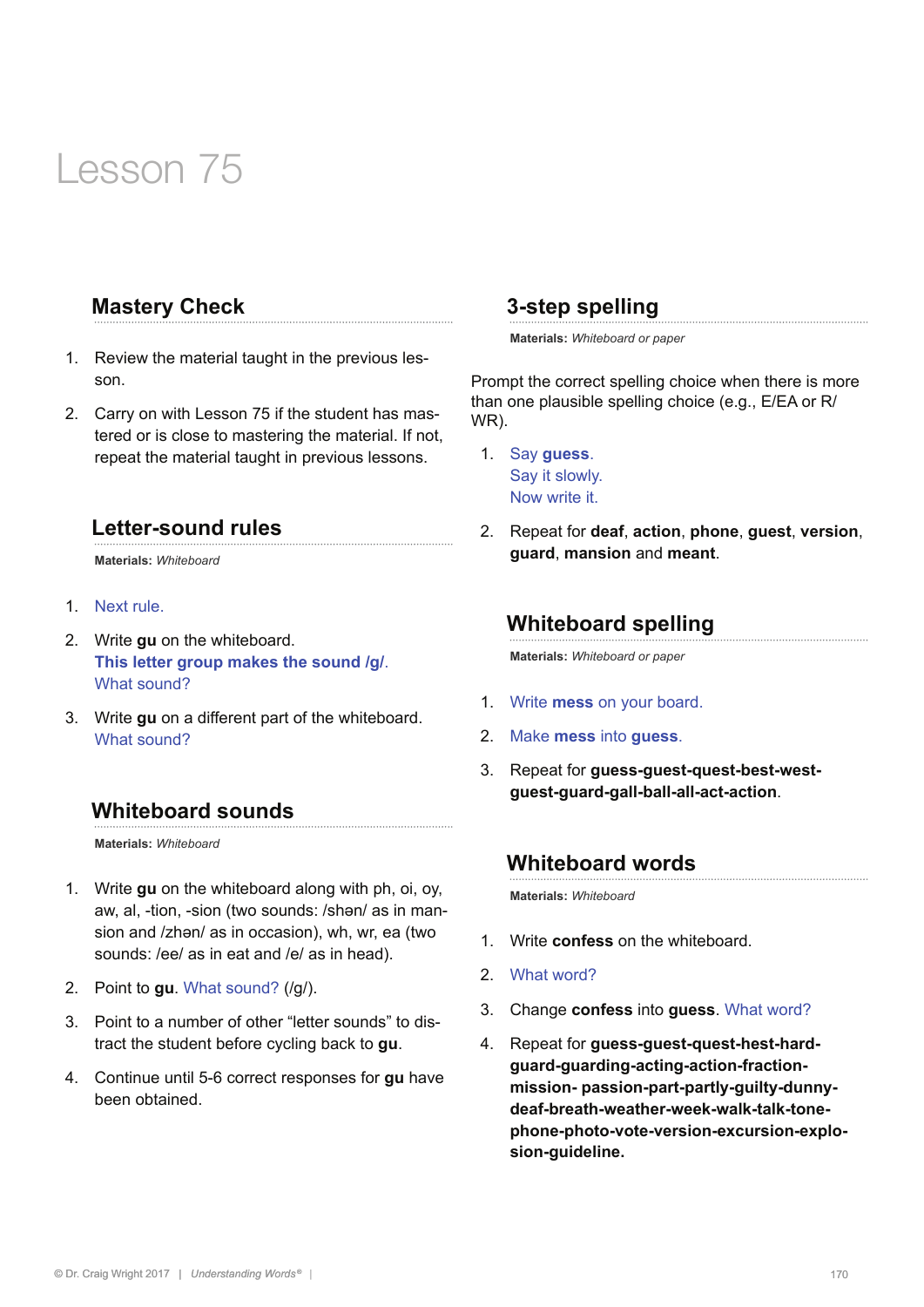# **Word-list reading**

**Materials:** *Wordlist in Student Booklet*

1. You are going to read some more words. If you know a word, just say it. If you don't know it, sound it out.

## **Nonword-reading**

**Materials:** *Non-wordlist in Student Booklet*

- 1. These are made up words. Look carefully and sound them out.
- 2. First word. Look at your book.

## **Sentence reading**

**Materials:** *Sentences in Student Booklet*

- 1. You are going to read some sentences. The words that can't be sounded out are written in red.
- 2. First sentence. Remember: if you know the word, just say it. If you don't know it, look carefully and sound it out.

#### **Comprehension**

**Materials:** *Comprehension passages in Student Booklet*

- 1. Direct the student to read the first item. Then direct them to read each question aloud and answer it.
- 2. Repeat for remaining items if necessary.

# **Story-reading**

1. You are going to read a story now. Remember, if you know a word, just say it. If you don't know a word, look carefully, and sound it out.

#### **■ END OF LESSON 75**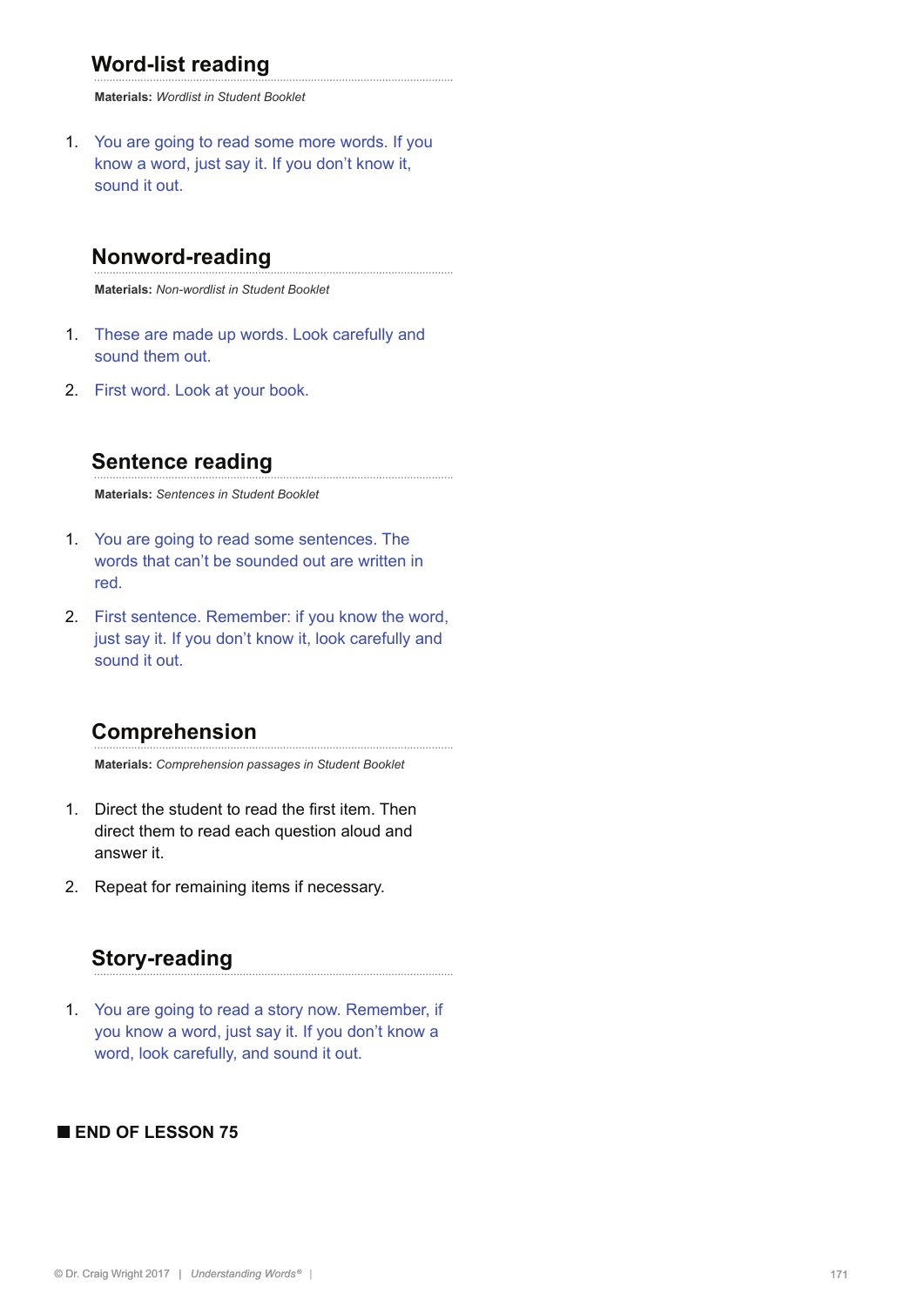**Wordlist for Lesson 74** 

| care     | Phillip  | wrong    | telephone  |
|----------|----------|----------|------------|
| phase    | family   | about    | different  |
| shower   | photo    | deliver  | emphasise  |
| dolphin  | walk     | phone    | photograph |
| fraction | gentle   | bridge   | graphic    |
| morph    | window   | reach    | alphabet   |
| graph    | careless | arque    | dancer     |
| rescue   | struggle | decision | happen     |
| talking  | phonics  | example  | dolphin    |
| alphabet | large    | phrase   | emphasise  |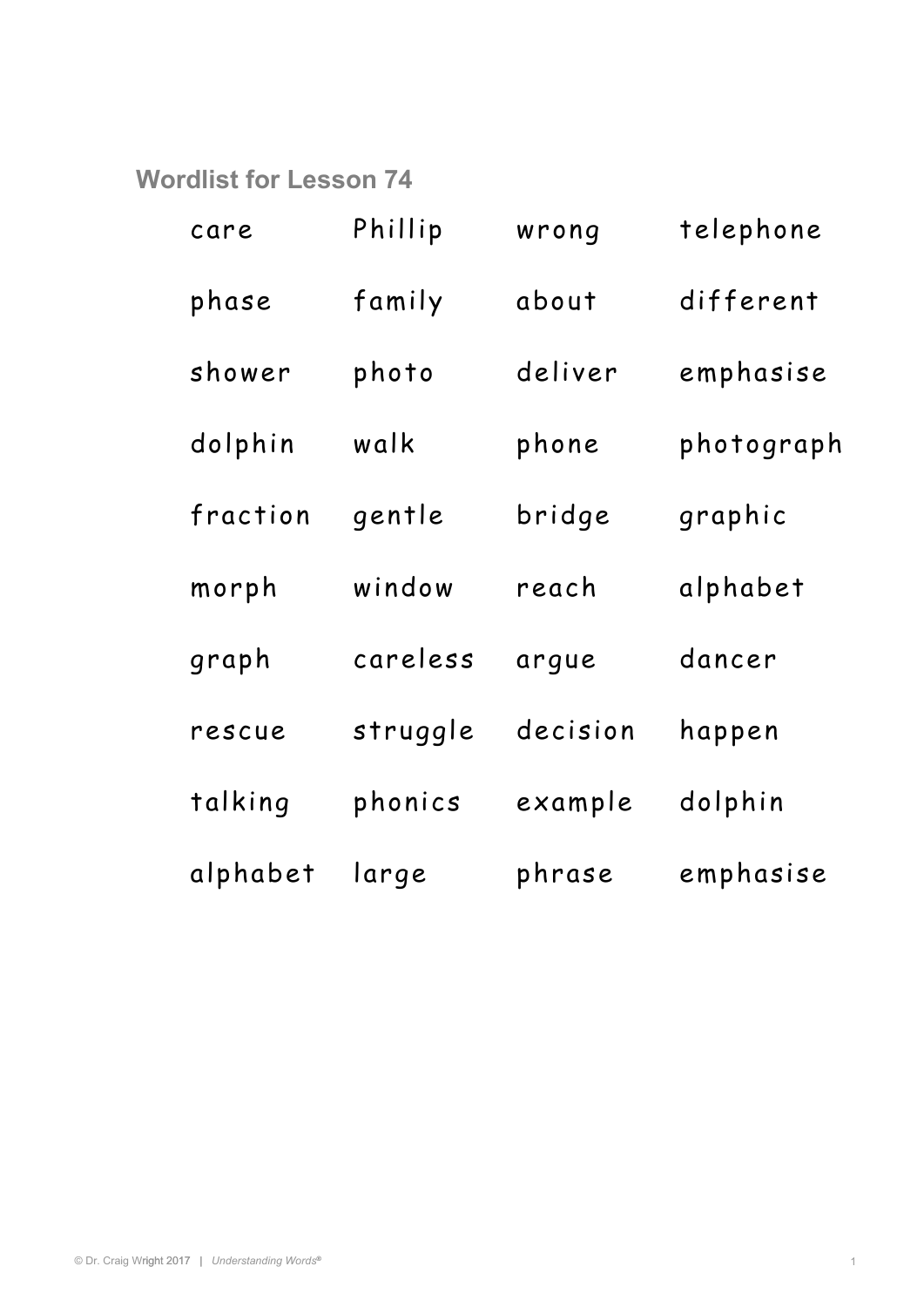**Nonword list for Lesson 74** 

| muggle | oktion  | phiff   | mession |
|--------|---------|---------|---------|
| fleach | pince   | slair   | thew    |
| voip   | scurve  | sneech  | wibble  |
| coge   | cheem   | spinch  | dooch   |
| phurp  | larph   | shoffle | spooch  |
| narce  | indord  | drong   | montion |
| niffle | fortion | chorge  | chy     |
| fince  | loction | karch   | dorph   |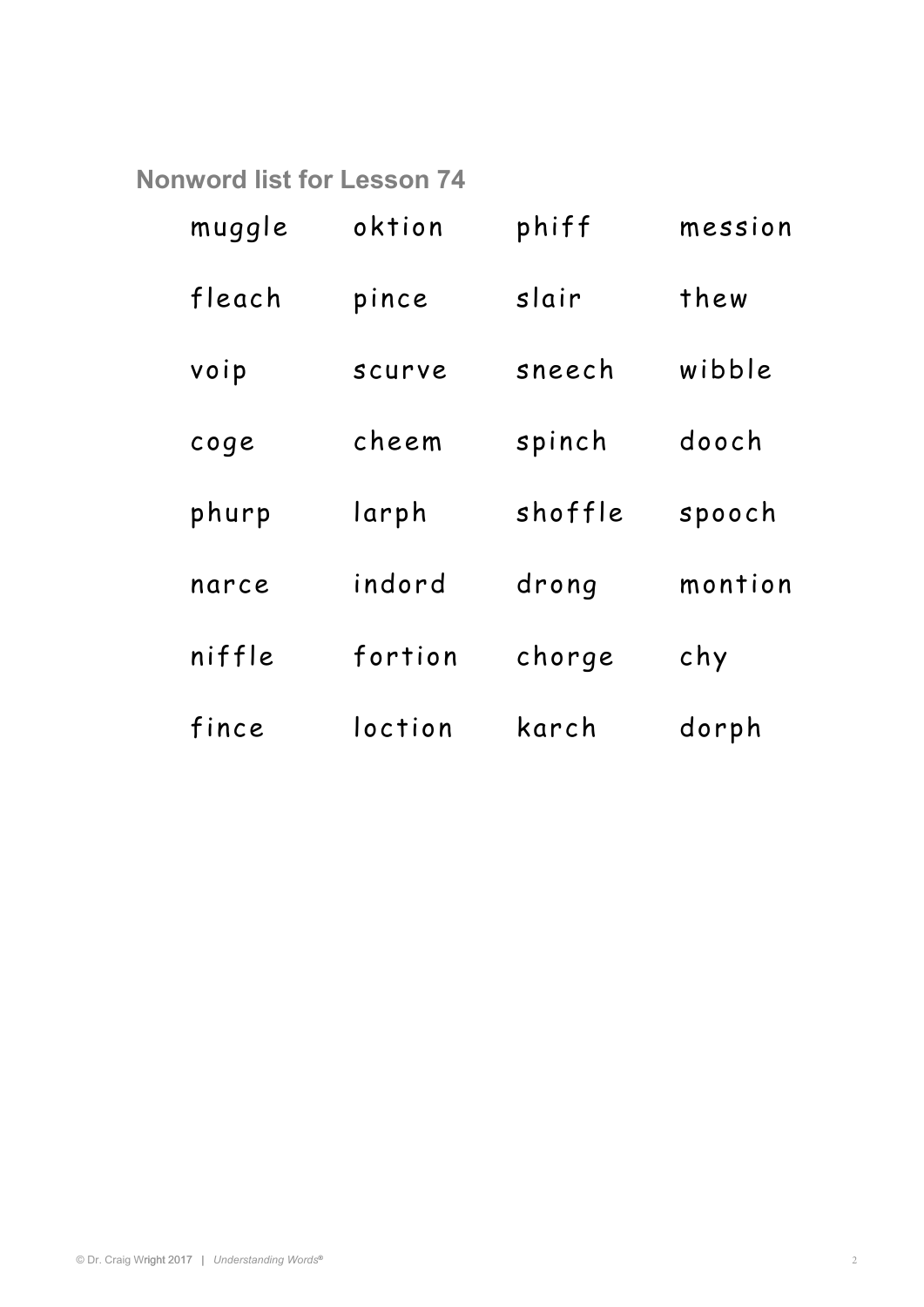**Comprehension for Lesson 74** 

Reece and his family lived on a farm. They had their food and other things flown in on a plane.

1. Why didn't Reece and his family just drive to the shop to get their food?

The sailboat had been stuck for a long time, but now the wind had started blowing it was really moving.

1. What had just happened to make the boat move?

The sailing boat was really starting to fly.

- 1. Was the boat really flying?
- 2. What was the boat doing?

The faster you move, the more energy is required.

- 1. If Reece runs to the shop and Jake walks, who uses more energy?
- 2. How do you know?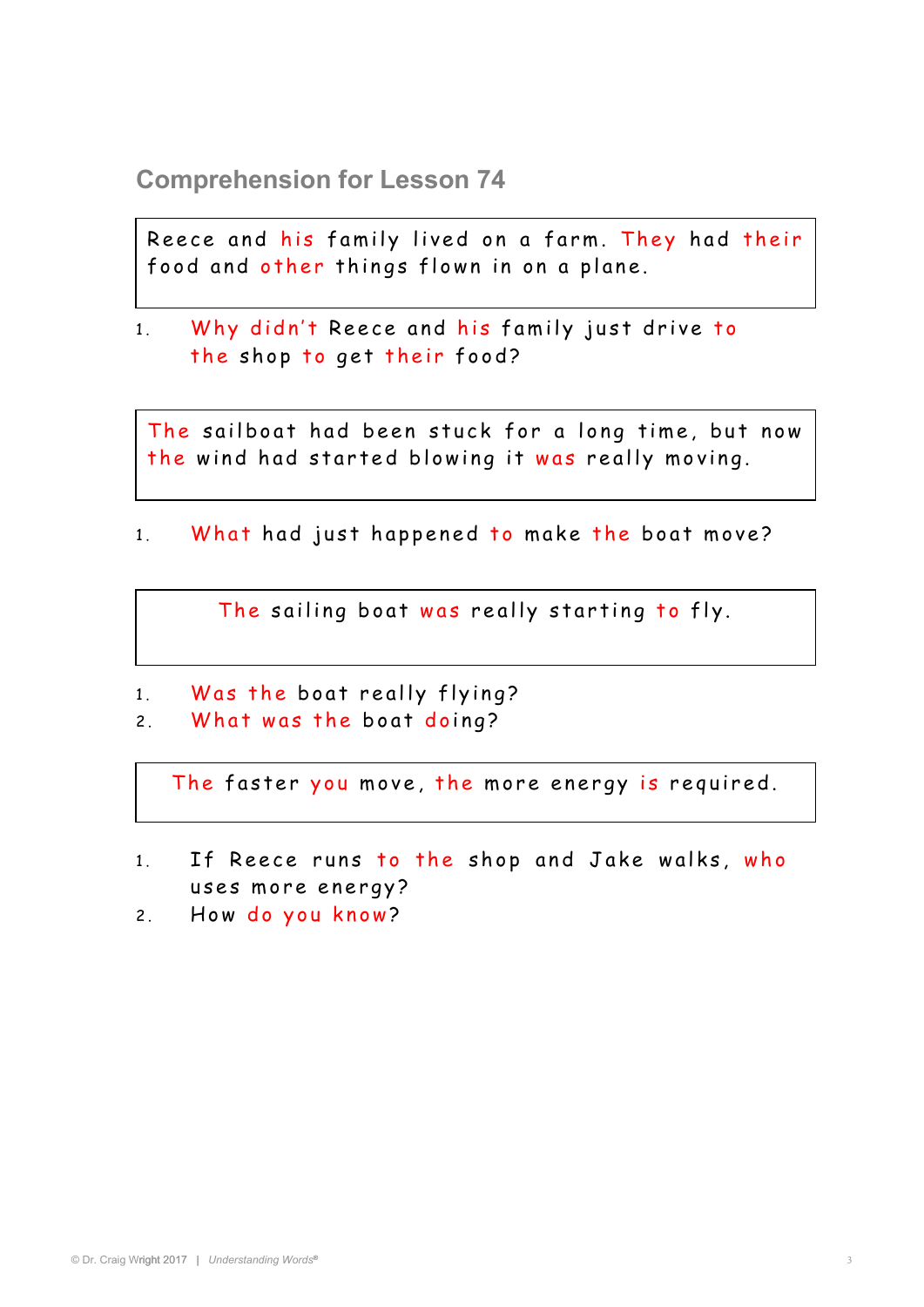## **Story for Lesson 74**

Kenny was finally becoming a proper koala. He could move along branches and get to the best leaves. He could even jump from tree to tree if he needed to. He learned the jumping trick from his cousin, Phillip.

Kenny also observed the other animals closely. He had lots of questions about the strange possums, owls, blue wrens, and lizards that he saw moving through the forest. The question that he asked the most was, "Why don't koalas have tails?"

Kenny's mother didn't quite know how to answer him because it had never occurred to her that a koala would need a tail. She looked puzzled as she said, "Why should koglas have tails?"

"Well, every other animal in the forest has a tail. Why don't we? If we had a tail we could swing through the trees like a phantom. We wouldn't have to jump. Watch me Mum."

Kenny edged out onto the end of a branch. He was about to swing on his back legs when he heard a loud CRAAAAAAACK! The branch snapped under him.

Kenny grabbed a handful of leaves, but it wasn't enough. The leaves did nothing to slow his fall. He was falling, falling, falling like a little grey bowling ball. What made it worse was that he could hear his cousin Phillip laughing at him as he fell. It was lucky he was brave.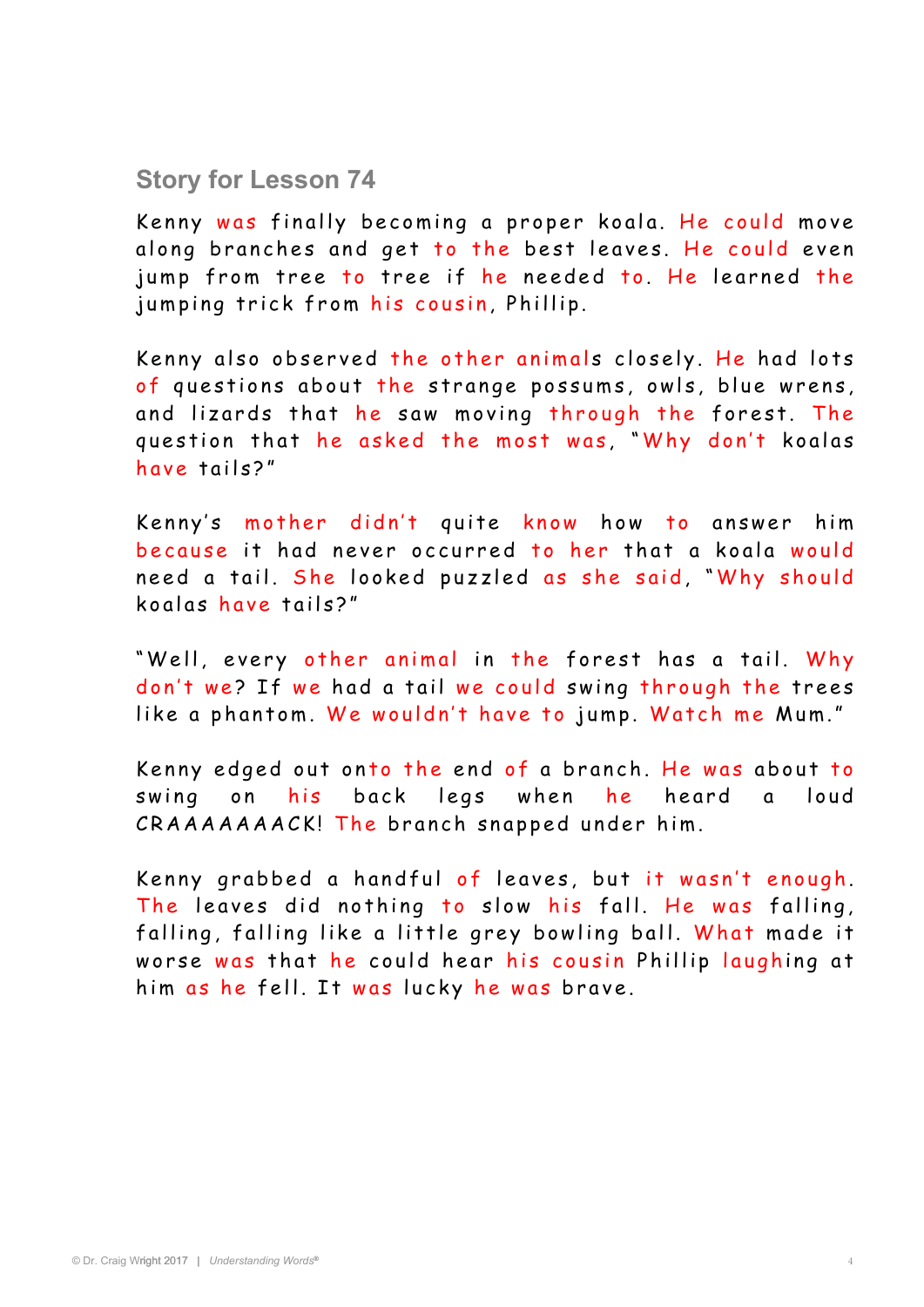**Wordlist for Lesson 75** 

| deadly   | Phil   | wrong     | feather   |
|----------|--------|-----------|-----------|
| photo    | spread | sweaty    | telephone |
| phase    | wise   | decision  | weather   |
| shower   | ready  | fraction  | head      |
| dolphin  | walk   | tread     | wealthy   |
| mention  | gentle | bridge    | instead   |
| window   | meant  | carefully | alphabet  |
| argue    | dancer | threat    | straw     |
| chew     | sauce  | thread    | dolphin   |
| alphabet | large  | bread     | ready     |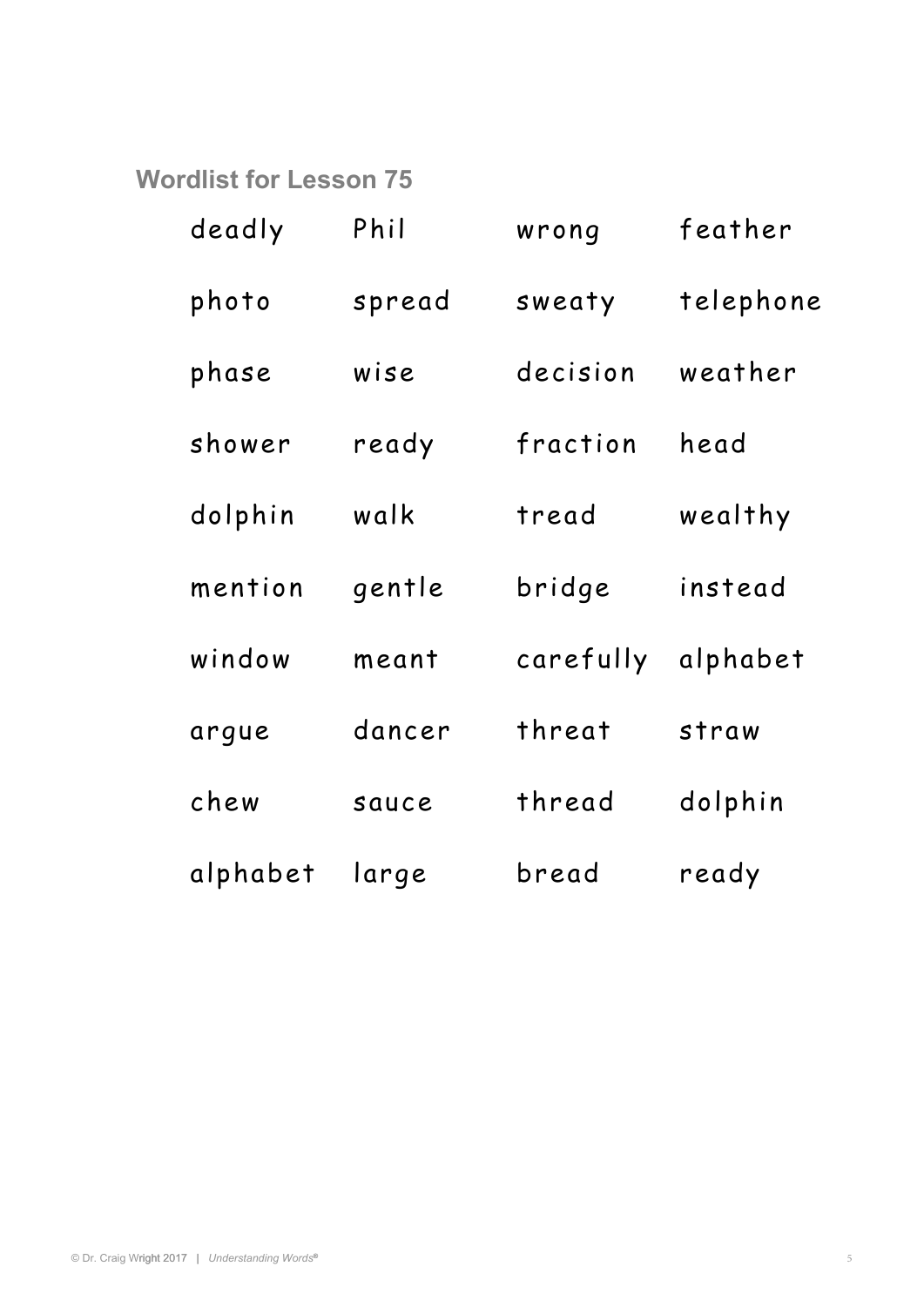**Nonword list for Lesson 75** 

| Phol   | wrop    | meather | lirsp  |
|--------|---------|---------|--------|
| phane  | pread   | sweally | heaf   |
| phose  | oktion  | voip    | scurve |
| sneech | wibble  | palking | nedge  |
| cirfle | dulphin | narce   | indord |
| drong  | montion | chorge  | chy    |
| fince  | loction | karch   | dorph  |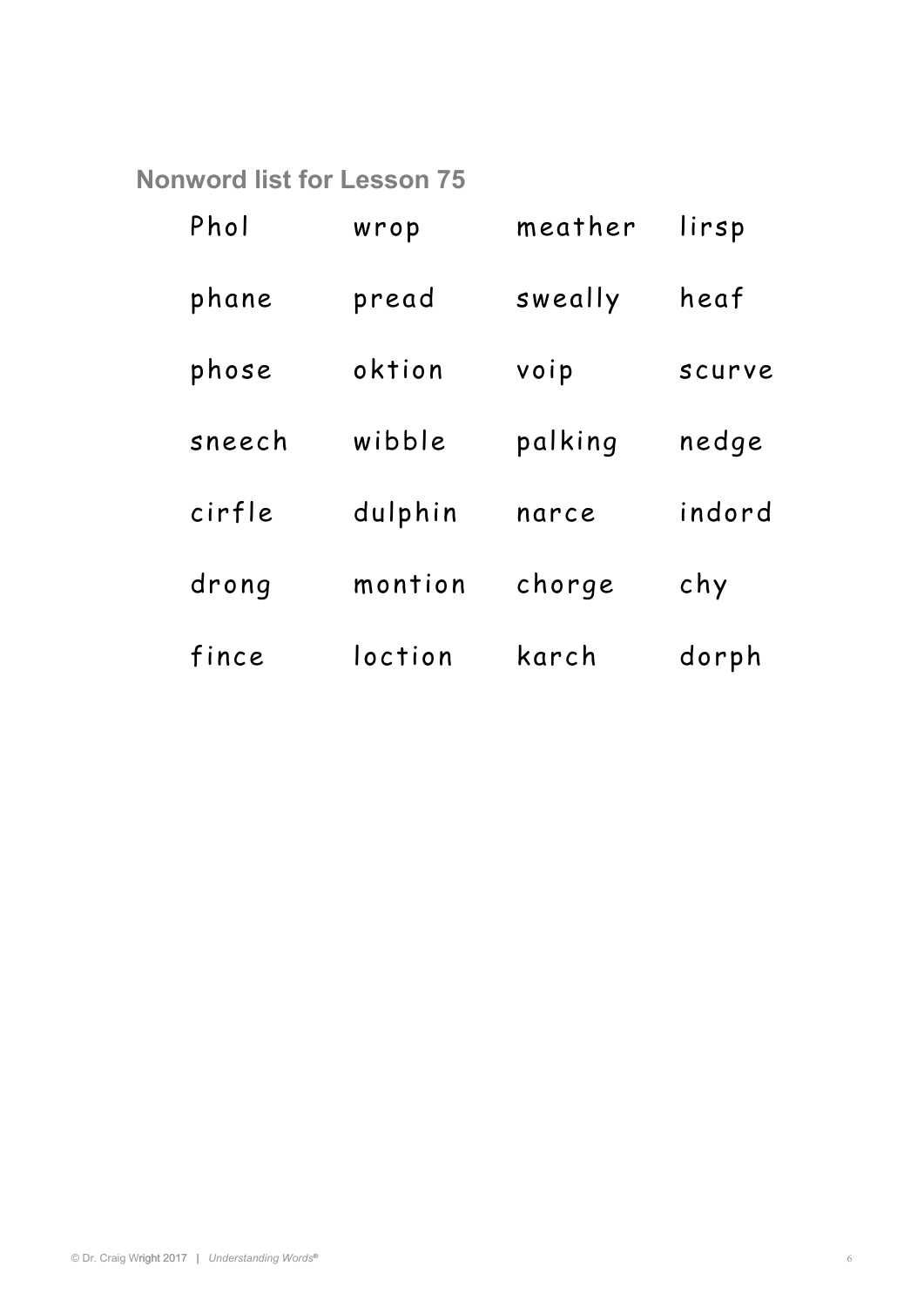**Comprehension for Lesson 75** 

The plane was about to take off. Jake's hands were sweating and he started to shake.

- 1. How was Jake feeling?
- 2. Why was Jake worried?

of the stairs. Kim was out of breath by the time she got to the top

1. Why might Kim have been out of breath?

Phillip was hammering nails into the deck at the back of his house. He let out a really loud yell of pain.

1. What most likely happened to Phillip?

We went away for the weekend. When we came home, all the water tanks were overflowing.

1. What happened on the weekend?

The bigger your brain, the smarter you are.

- 1. Tim is smarter than Jackson. Who most likely has the bigger brain?
- 2. How do you know?